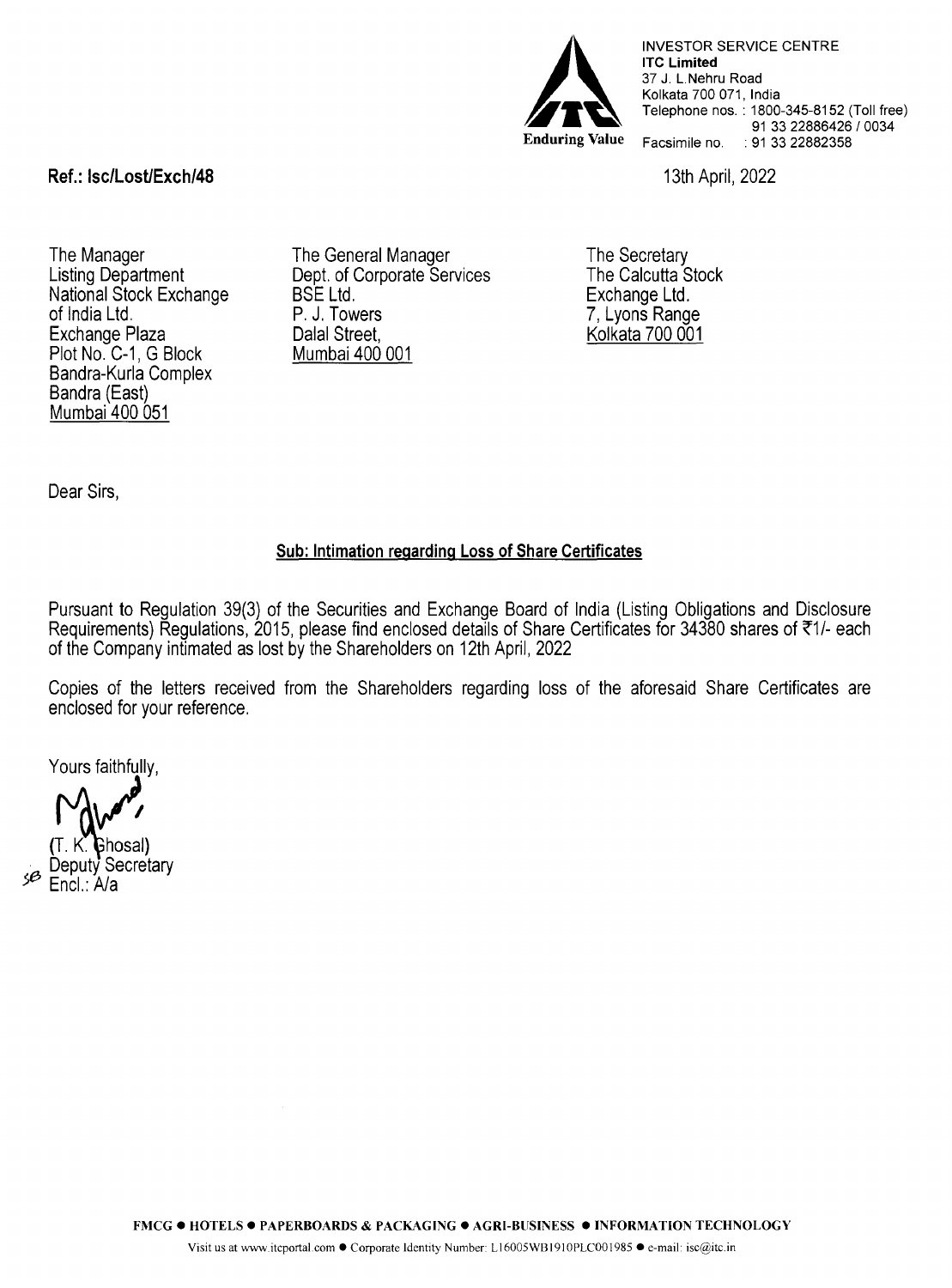COMPANY NAME SOURCE LETIER REF NO LETIER DATE REMARKS lTC LIMITED INVESTOR SERVICE CENTRE ISC/LOST/EXCH/48 13/04/2022 SHARES REPORTED LOST/STOLEN/MISPLACED

| LEDGER FOLIO NO | <b>HOLDER NAME</b>                 | <b>CERTNO</b> | <b>DISTNO FROM</b> | <b>DISTNO TO</b> | <b>NO. OF SHARES</b> |
|-----------------|------------------------------------|---------------|--------------------|------------------|----------------------|
| 04/33659        | VIDYA DADLANI                      | 0000818181    | 0002516614576      | 00025166146351   | 0000000000060        |
| 04/33659        | VIDYA DADLANI                      | 000163931     | 0003851919869      | 0003851920048    | 0000000000180        |
| 13/00627        | ISUKUMAR MOITRA                    | 000030511     | 0000050743791      | 0000050749670    | 0000000005880        |
| 13/00627        | ISUKUMAR MOITRA                    | 000096723     | 0002528801046      | 0002528803985    | 0000000002940        |
| 13/00627        | ISUKUMAR MOITRA                    | 000174162     | 0003876612256      | 0003876621075    | 0000000008820        |
| 13/00627        | <b>ISUKUMAR MOITRA</b>             | 000247466     | 0008085860693      | 00080858695121   | 0000000008820        |
| 13/20833        | IM MEENAKSHISOMASUNDARAM MEYYAPPAN | 000175388     | 0003880889516      | 0003880893355    | 0000000003840        |
| 13/20833        | M MEENAKSHISOMASUNDARAM MEYYAPPAN  | 000248233     | 0008088228471      | 0008088232310    | 0000000003840        |

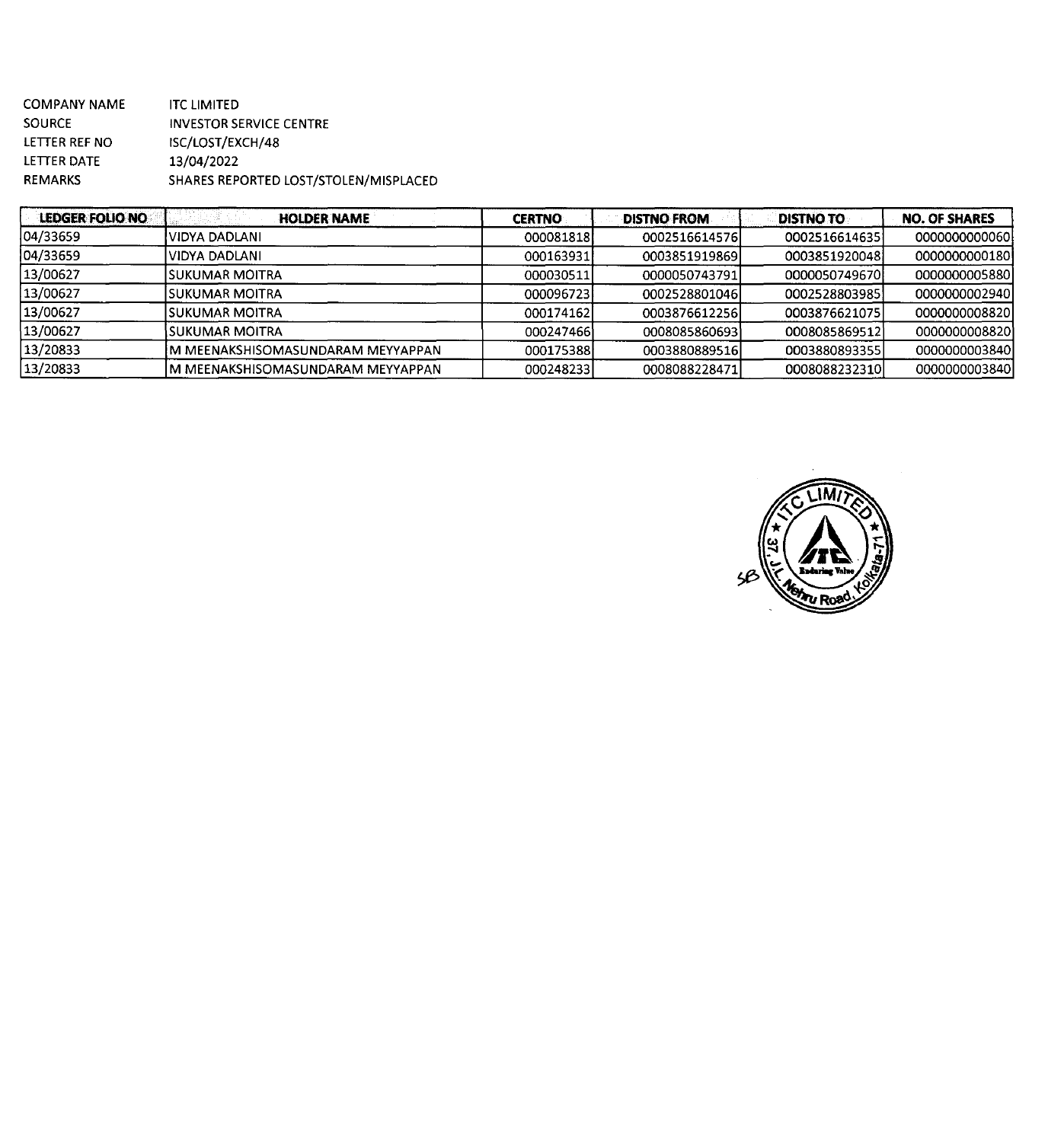$163297$ Me Rojamita Grosh Investor Service Caritra Ite Limited 37, Jawahartal Nehru Road Kolkata - 700071 Sub: Letter fu loss of Shares Centificates Respected Madam Deve: 01/04/2022 I, Suxumar Martsa, a sharaholder 'in your esteemed company with 26460 (Twenty Six thousant Form hinted & Sixty only) shares of rs. 1/each, Reld in my account number 13/00627, would request you to kindly issue me the diplicate share certificates of the same, since, I have lost the entire lumen of my physical certificates kett in my account.<br>In receipt of my alease statement, certain forms (printed) were sent<br>in from your lud, which I am sending herewith duby filled and<br>signed in along with régnived les jours company. In this content, I would like to specifically mention that there would account provided earlier, from Monoj Martia to my wife Mrs. Salth Montra, now. A special ocquest, hereley, is made to your goodself to have considered my ordage (84+) and expedite the procedure of updating my lifelong investment in Jan esteemed l'impany, at Jour earliest and obtige. **INVESTOR SERVICE CENTRE** Thanking Jon in anticipation.  $\mathbb{R}^m$  and  $\mathbb{R}^m$ 37, J. L. , P. S. L. ್ಡ Yanis faithfully  $\sim$ kata - 71 1 2 APR 2022 RE KVED mayn CONTENTS NOT VERIFIED SUKUMAR MAITRA 523/1, PARNASREE PALLY OI/OAILY SEHALA, KOLKATA - FOOOGO MOBILE - 9331034532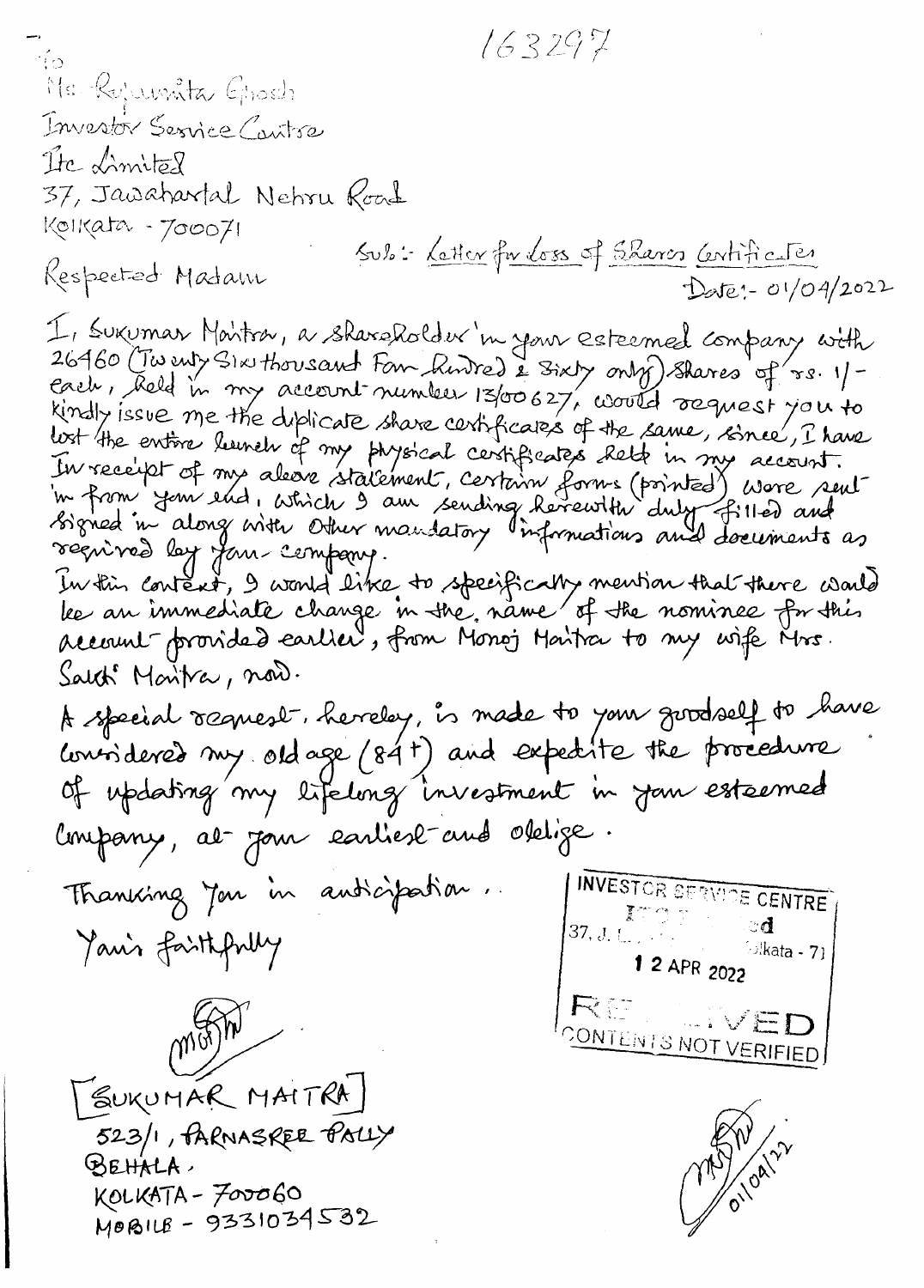$163278$ 

Date:  $9.03.222$ 

INVESTOR SERVICE CENTRE

**THO Limited** 37, J. L. Nehru Reset Modesta - 71

1 2 APR 2022

REC. VED

To. **Investor Service Centre** 37, Jawahar Lal Nehru Road Kolkata -- 700071

Issue of duplicate Share certificates Subject: Reference: Email dated 01/10/2019, headed as under-"Loss of share certificate/change of address,  $\Delta$ /c no-04/33659"

Sir/Madam,

The above said email as "EMAIL-1" is attached herewith for preview.

Now, I am enclosing FIR acknowledgement appearing details of share certificate numbers and distinctive numbers therein. After it, as per requirement, specimen signature form, original cancelled cheque leaf, PAN copy, Aadhar copy and request letter for change of address have been attached here. Regarding other legal formalities, Indemnity Bond, Affidavit and Bank guarantee are also attached herewith.

Details of shares are as under:

| Certificate No | date           | No. of shares | Distinctive Nos.      |
|----------------|----------------|---------------|-----------------------|
| 81818          | $5-10-2005$    | 60            | 2516614576-2516614635 |
| 163931         | $6 - 8 - 2010$ | 180           | 3851919869-3851920048 |

→ Taking reference of your email dated 01-Oct-2019, you have received mandate form for payment through electronic mode and hence only photocopy of this form verified and filled is also attached with email printout as "EMAIL-2".

On receipt of the same, kindly guide me further.

Thanking You

- VidyaDedlani (Vidya Dadlani)
	- D/o- Bachchu Mal Manghwani

 $R$ / $o-$ W/o- Jai Prakash Dadlani

H.No- 19 B, Manu Vihar, Phase 1, Shahganj Bodla RoadCONTENTS NOT VERIFIED Near Maruti Estate, Shahgani, Agra-282010 (UP)

Phone-9368180018

Email- ankush bansal2002@yahoo.com

FIR acknowledgement, Original cancelled cheque leaf, **Attachments: EMAIL-1, PAN** Aadhar copy, copy, Request letter for change address.  $\sigma$ Indemnity Bond, Affidavit, **Remark** guarantee, Mandate form, EMAIL-2.